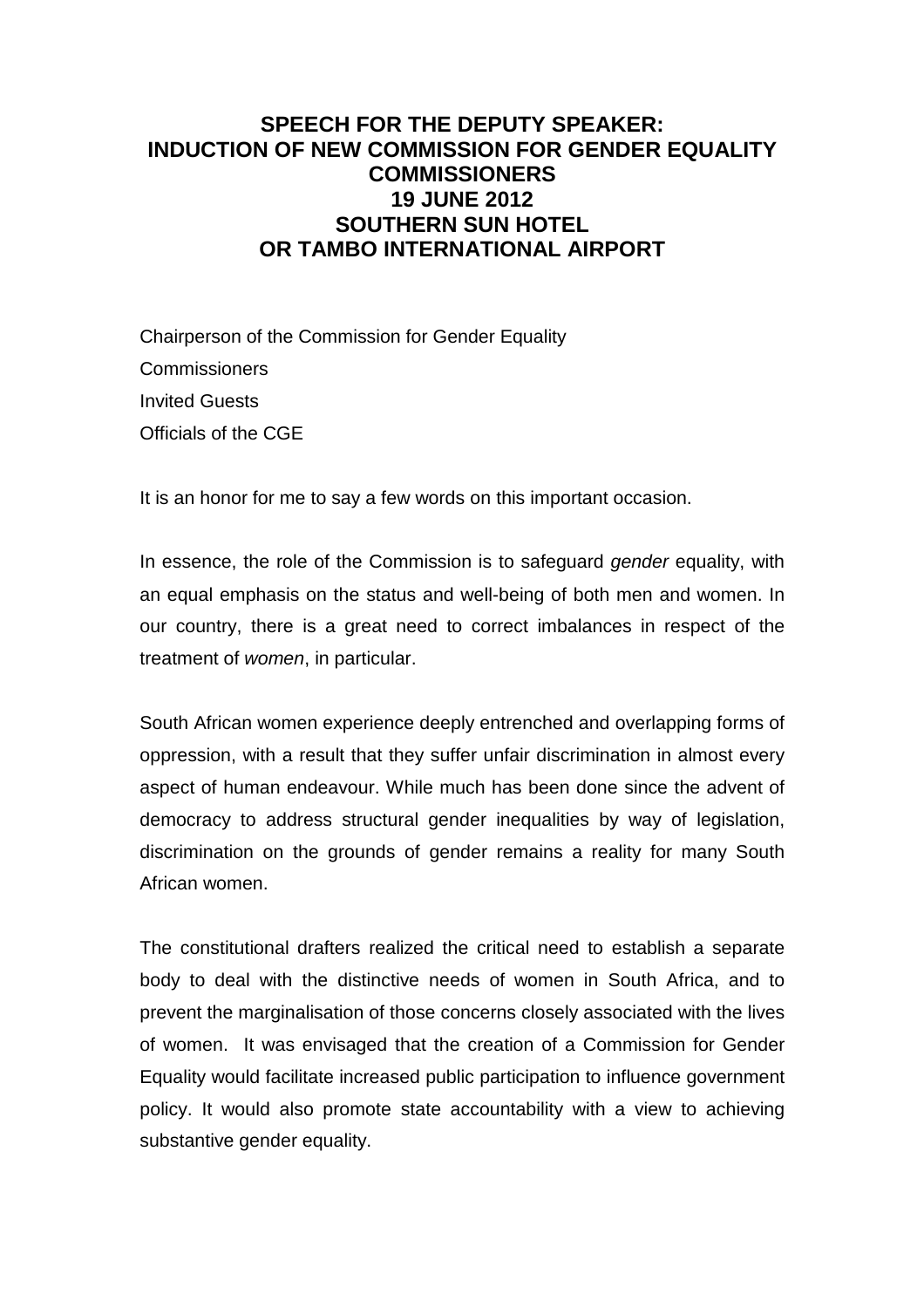Today, we welcome nine new Commissioners to lead this vital organization: Chairperson Mfanozelwe Shozi, Commissioners Thoko Mpumlwana, Janine Hicks, Sylvia Desiree Stevens-Maziya, Wallace Amos Mgoqi, Ndileka Eumera Portia Loyilane, Nondumiso Maphazi Ranuga, Lulama Nare and Amanda Gouws. This particular group of Commissioners consists of men and women of vast experience in different fields and we are convinced that the combination of your experiences and expertise will enrich the CGE.

While the CGE has to report to Parliament on their activities and the performance of their functions, we recognise its constitutional independence as an institution supporting democracy. As Parliament we also acknowledge our constitutional obligation to assist and protect the CGE to ensure its independence, impartiality, dignity and effectiveness. Furthermore, we recognise that the CGE has an important complimentary oversight role to play to enhance the oversight of Parliament, amongst others by submitting investigative reports on women empowerment and gender equality issues.

## Commissioners,

The CGE has in the past been challenged by internal weaknesses and issues of non-compliance. While we recognize the corrective work that has already been done by the Commission in this regard, we have high expectations that you will address the remaining operational challenges, strengthen financial control and continue to successfully implement a turnaround strategy to enable the Commission to successfully execute its constitutional mandate. In the past we have also witnessed chronic conflicts among Commissioners as well as conflicts between Commissioners and staff. We are confident that your experience, skills and leadership capabilities in a wide range of fields will prevent these from happening again.

We urge you to attain the strategic objectives of the Commission of:

- ensuring the creation and implementation of an enabling legislative framework that promotes the attainment of gender equality;
- protecting and promoting gender equality by engaging with relevant stakeholders to educate and raise awareness on issues of gender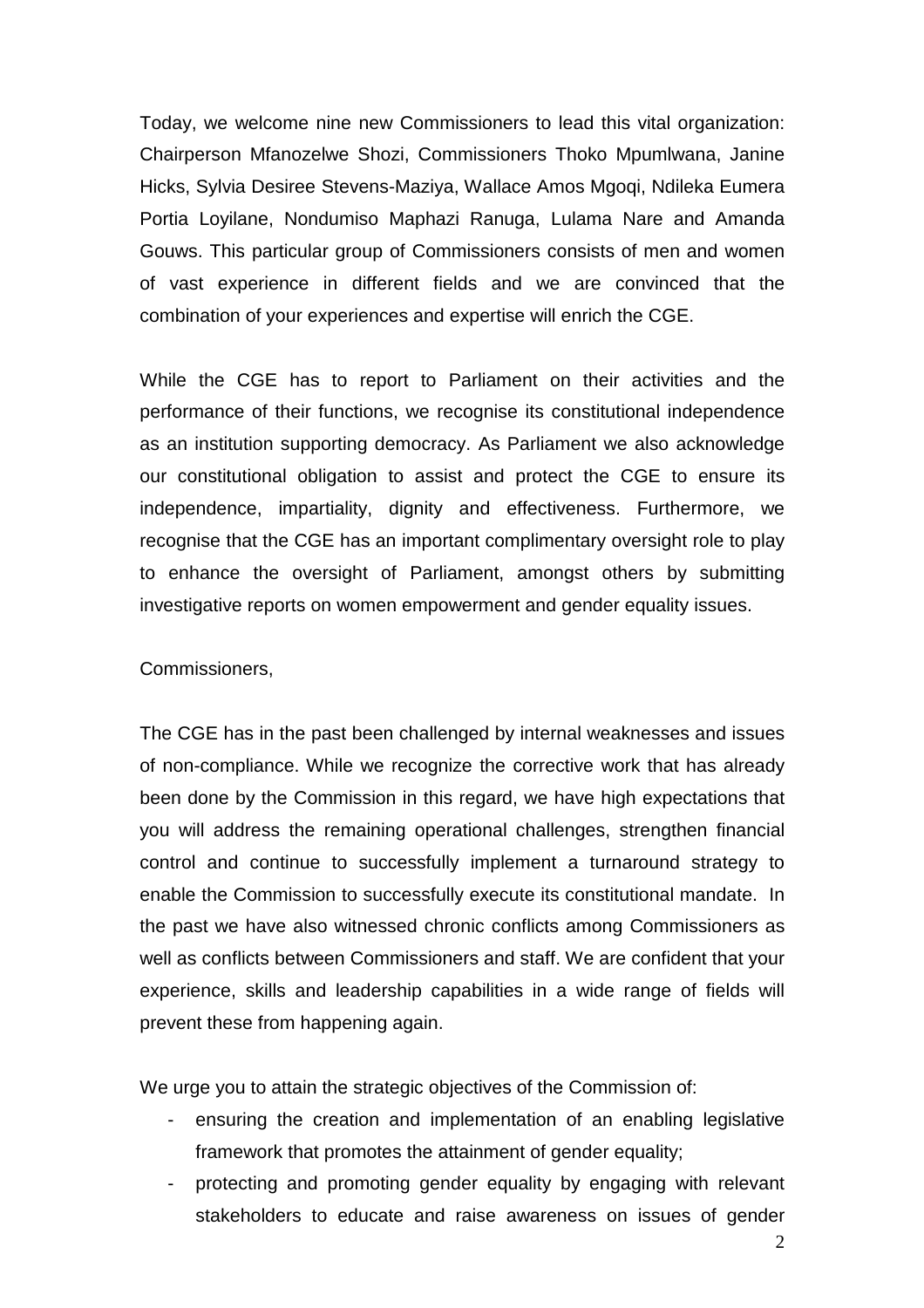equality; challenge patriarchal perceptions and stereotypes and take action against infringements of gender rights through the implementation of appropriate redress.

- monitoring state compliance with regional and international obligations, relating to the mandate of the Commission; and
- building an effective, efficient and sustainable institution that will fulfil its constitutional mandate on gender equality.

Your commitment is also sought to the implementation of the resolutions of the National Assembly on the Reports of the Auditor-General and Public Protector on the CGE Forensic Investigations, adopted on 23 June 2011. These include the incorporation of the recommendations of the Public Protector and the Auditor-General into the turnaround strategy of the CGE and the submission of quarterly progress reports to the National Assembly. Further, that a policy guiding relations between Commissioners and the Secretariat be clarified and vacant positions within management be filled without delay.

We trust that you will find a way of establishing a strong working relationship with the Department of Women, Children and Persons with Disabilities. Finally, we urge you to increase public awareness and visibility on Women Empowerment and Gender Equality Issues.

## Commissioners,

As you may recall, the National Assembly in 2006 appointed an Ad Hoc Committee to review chapter nine and associated institutions. The Committee submitted a Report to the National Assembly in 2007. The NA considered the Report in 2008 and resolved to adopt one recommendation only, namely the establishment of a Unit on Constitutional Institutions and Statutory Bodies. The rest of the Report was placed in abeyance for consideration by the Fourth Parliament, which is the present Parliament. It is envisaged that many of the issues raised by the Committee, including the issue of the possible amalgamation of human rights related institutions, will be considered when the report is re-tabled for consideration by the House.